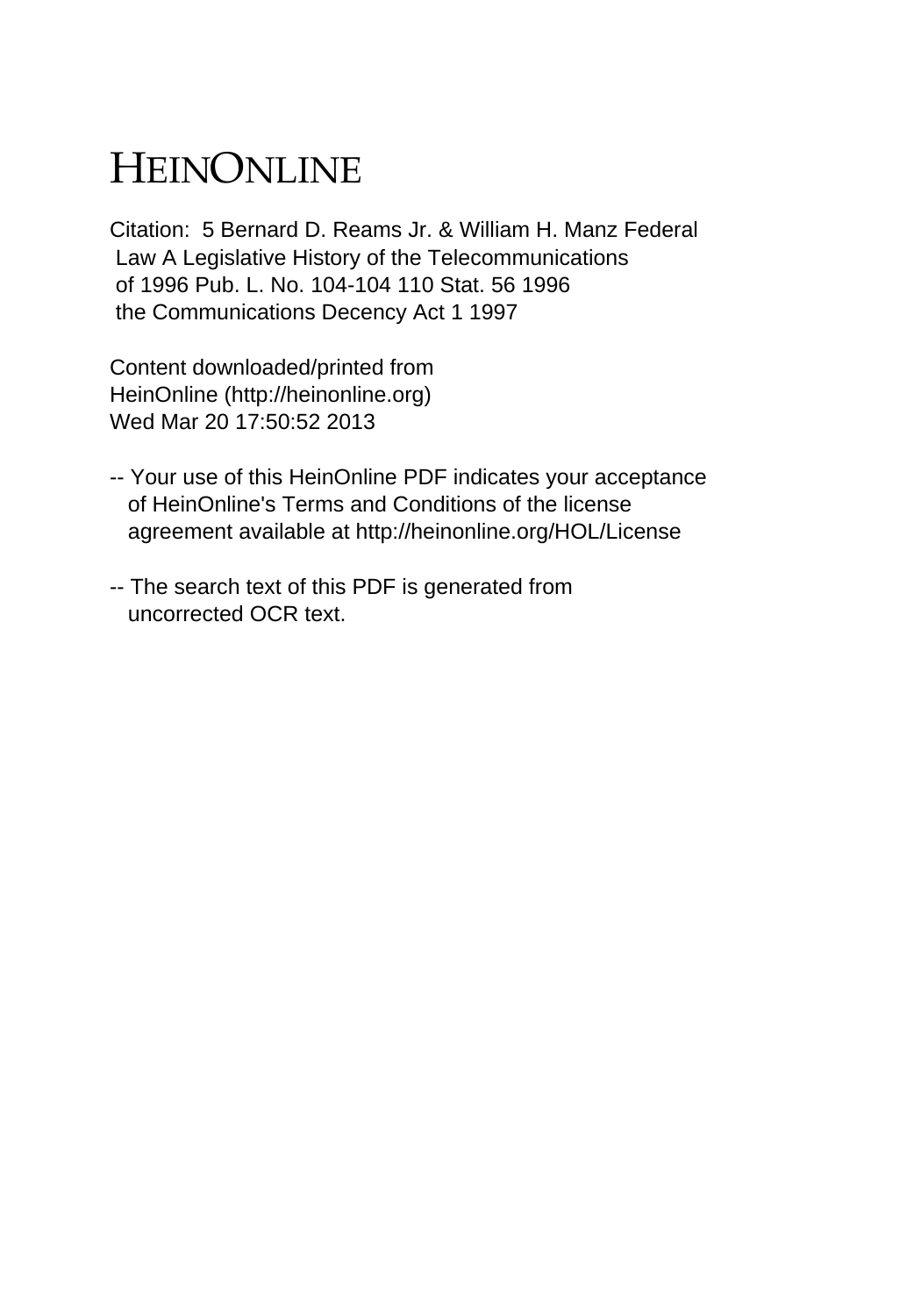103D CONGRESS 2D SESSION

S.544 [Report No. 103-351]

To amend the Federal Power Act to protect consumers of multistate utility systems, and for other purposes.

## IN THE SENATE OF THE UNITED STATES

MARCH 10 (legislative day, MARCH 3), 1993

Mr. BUMPERS (for himself and Mr. METZENBAUM) introduced the following bill; which was read twice and referred to the Committee on Energy and **Natural Resources** 

> AUGUST 22 (legislative day, AUGUST 18), 1994 Reported by Mr. JOHNSTON, with an amendment

[Strike out all after the enacting clause and insert the part printed in italic]

## A BILL

 $\mathbf{1}$ Be it enacted by the Senate and House of Representa-

2 tives of the United States of America in Congress assembled,

3 Be it enacted by the Senate and House of Representa-

4 tives of the United States of America in Congress assembled,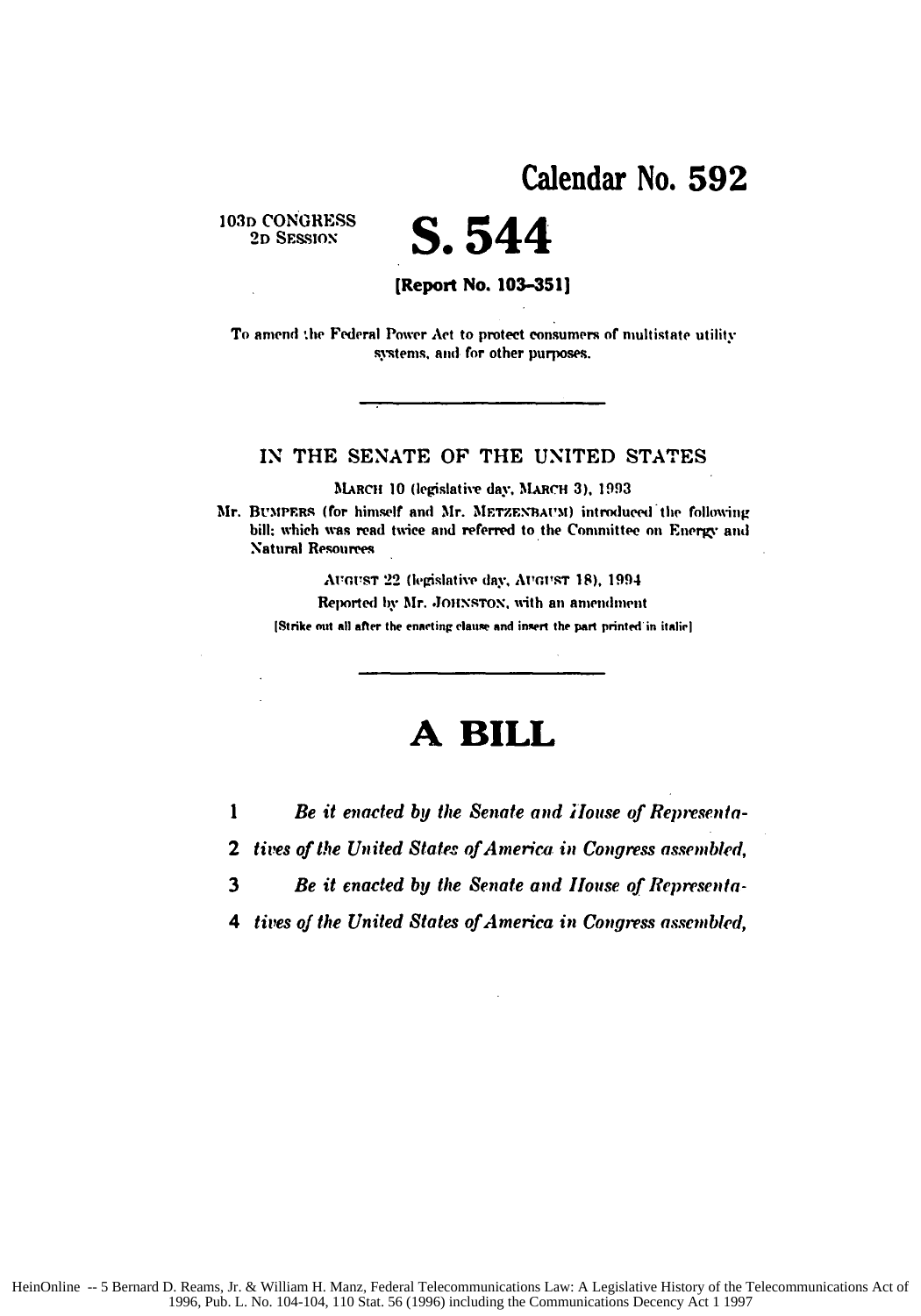$\overline{2}$ 

## 1 SECTION 1. SHORT TITLE.

 $\mathbf{r}$ This Act may be referred to as the "Multistate Utility Company Consumer Protection Act of 1993". 3 **SEC. 2. AFFILIATE CHARGES.** 4

5  $(a)$  Section  $205(a)$  of the Federal Power Act  $(16)$  $U.S.C. 824d(n))$  is amended  $-$ 6

 $(1)$  by inserting " $(1)$ " immediately after " $(a)$ ". 7 8 and

 $\mathbf Q$ 

(2) by adding at the end the following.

10 "(2) Notwithstanding any provision of the Public Utility Holding Company Act of 1935, if a public utility 11 engages in a transaction with an affiliated company, the 12 13 Commission shall have the authority to review and dis-14 allow the costs associated with such transaction for the 15 purposes of determining a just and reasonable rate under  $16$  subsection  $(n)(1)$ ."

 $17$ (b) Section 206(a) of the Federal Power Act (16 18  $E, S, C, 824e(a)$  is amended  $-$ 

 $(1)$  by inserting " $(1)$ " immediately after " $(n)$ "; 19 20 <del>and</del>

(2) by adding at the end the following:  $21$ 

22 "(2) Notwithstanding any provision of the Public 23 Utility Holding Company Act of 1935, if a public utility 24 engages in a transaction with an affiliated company, the 25 <del>Commission shall have the authority to review and dis-</del> 26 <del>allow the costs associa</del>te<del>d with such transaction for the</del>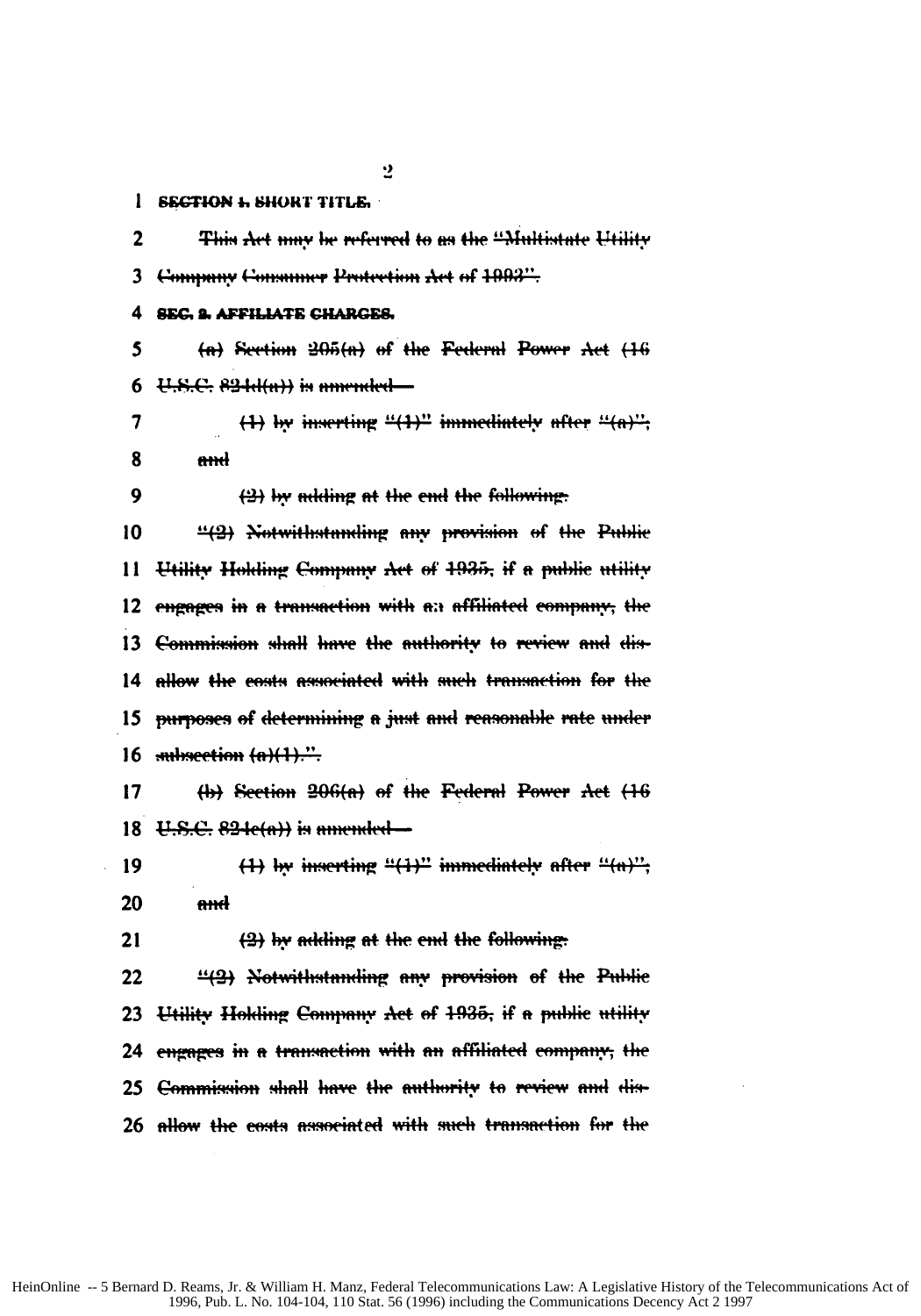1 mirroses of determining a just and reasonable rate under 2 *mineration*  $(n)$ 

*SECTION 1. SHORT TfTLE.*

*This Act* may be cited as the "Multistate Utility *Consumer Protection* Act *of* 1994'"

**SEC.** *2. AUTHORITY TO DISALLOW RECOVERY OF CERTAIN COSTS UNDER FEDERAL POWER ACT.*

Section *318 of* the Federal Powr Ac! is *amended-*

**(1) by** *inserting* "(a)" after "Sec. *3)8." and*

(2) **by** adding *at* the end thereof the following new subsections:

**"(b)(1)** The Commission *shall have* the authority to 13 disallow recovery in jurisdictional rates of any costs in-curred **by** a public utility pursuant to a transaction that has been authorized under section **13(b)** of the Public Uti-ity Holding Company *Act* **qf 1935.** *including costs allocated* to such public utility *in* accordance with subsection *(d),* if *the Commission determines that the recovery of such costs* 19 is unjust, unreasonable, or unduly preferential or discrimi-natory under sections 205 or 206 of this Act.

"(2) Nothing in the Public Utility Holding *Company* **Act** of **1935,** or any actions taken *thereunder,* shall prevent a State commission *from exercising* its jurisdiction to the ertent otherw'ise auttorized under applicable **law uwith** re-spect to the *recotery* **by** a public *utility* in its retail rates

 $\ddot{\bullet}$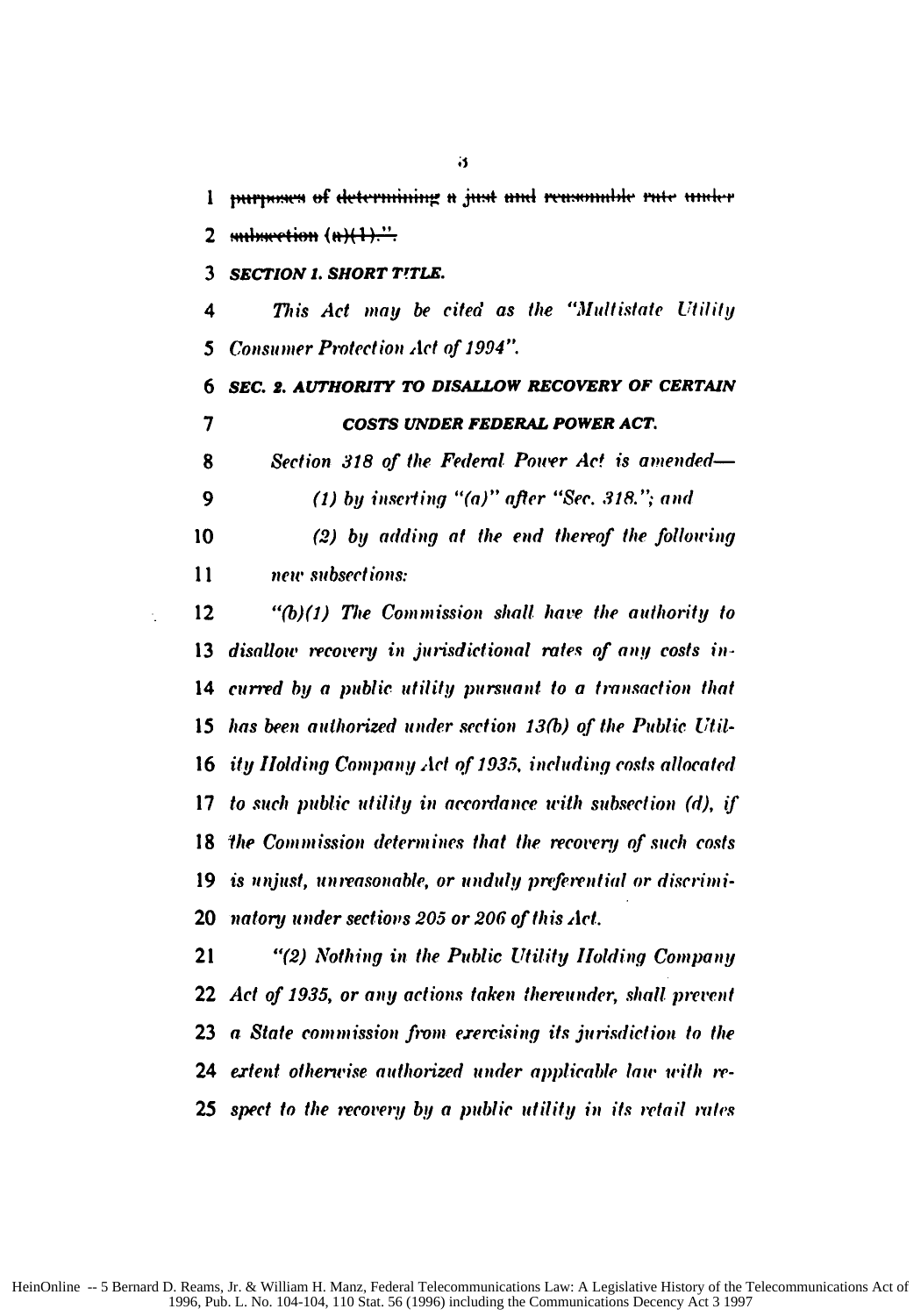$\overline{\mathbf{1}}$ 

**I** *of costs incurred by such public utility pursuant to a trans-*2 action authorized by the Securities and Exchange Commis-**<sup>3</sup>sire** *undr* section *.'M() between an* associate *company* **mid** 4 such public utility, including *costs* allocated **to** such public *5* r 'ility *in* accordance *with* subsection (d).

**6** • "(c) In any proceeding of the Commission to consider 7 the recovery of costs described in subsection *(b)(1),* there 8 shall be a rebuttable presumption that such costs are just, 9 reasonable, and not unduly discriminatory or *preferential* **10** w'ithin the meaning of th *is* Act.

**I I "(d)(1)** *In any* proceeding of the Commission to con-12 *sider* the recovery *of* costs, the Commission shall give sub-13 stantial deference to an allocation of charges for services, 14 construction work or goods among associate companies 15 under section 13 of the Public Utility *IIolding* Company 16 Act of 1935, whether made by rule, regulation, or order of 17 the Securities and Exchange *Commission* prior to or follow. **18** ing the enactment of this subsection.

"(2) If the Commission pursuant to subsection *(d)(1)* establishes **an** allocation of charges that differs from **an** allo-cation established **by** the Securities and Exchange Commis-sion with respect to the same charges, the allocation estab-lished **by** the Federal Energy Regulatory Commission shall 24 be effective twelve months from the date of the order of the Federal Energy Regulatory Commission establishing such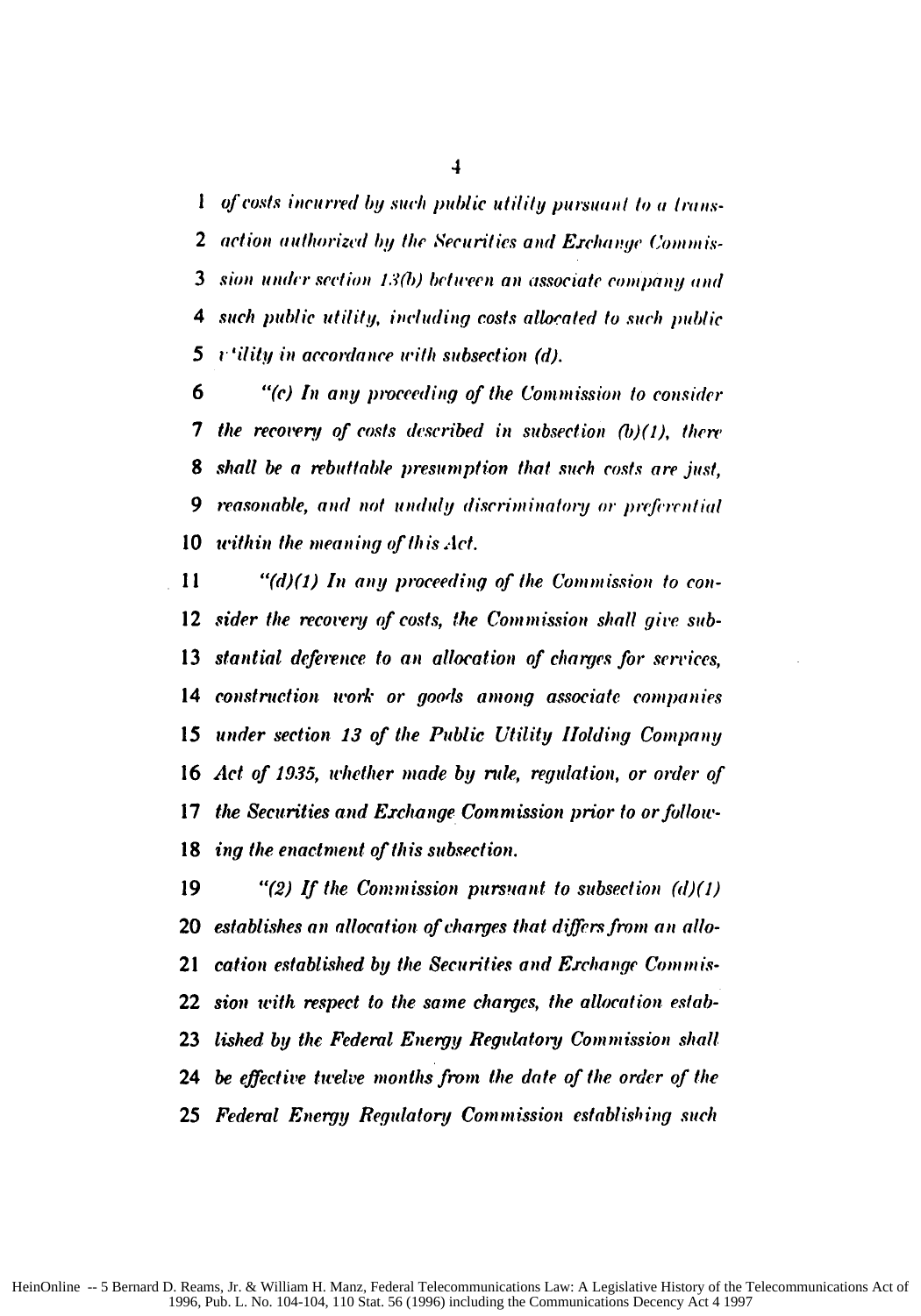1 allocation, and binding on the Securities and Exchange 2 Commission as of that date.

3 "(e) An allocation of charges for services, construction 4 work, or goods among associate companies under section 13 5 of the Public Utility Holding Company Act of 1935, wheth-6 er made by rule, regulation, or order of the Scourities and **7** Exchange Commission prior to or following enactment of 8 this subsection, shall prevent a State commission from using a different allocation with respect to the assignment 9 of costs to any associate company. 10

 $11$ "(f) Subsection (b) shall not apply to-

 $12$ "(1) any cost incurred and recovered prior to 13 July 15, 1994, whether or not subject to refund or ad-14 justment; or

15 "(2) any uncontested settlement approved by the 16 Commission or a State commission prior to the date of enactment of the Multistate Utility Consumer Pro-17 18 tection Act of 1994.

19 "(g) IMPACT ON OTHER MATTERS.—The enactment of the Multistate Utility Consumer Protection Act of 1994 20 shall in no way affect FERC Docket No. FA89-28. 21

22 "(h) SAVINGS PROVISION.—Section 318(b) of the Federal Power Act shall not apply to any cost incurred and 23 recovered prior to the date of enactment of the Multistate 24 25 Utility Consumer Protection Act of 1994 pursuant to a con-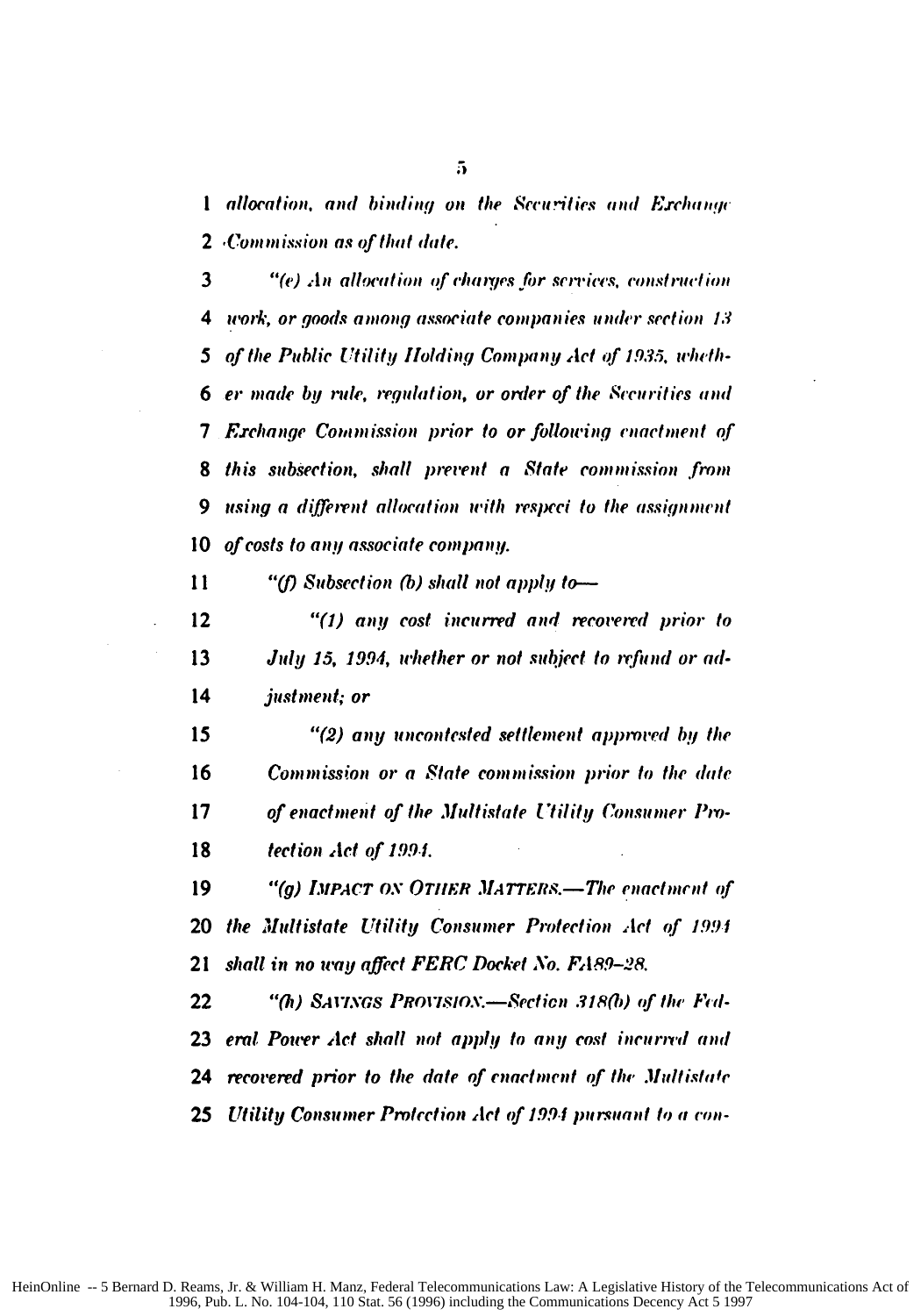1 tract or other arrangement for the sale of fuel from Windsor 2 Coal Company or Central Ohio Coal Company which has 3 been the subject of a determination by the Securities and 4 Exchange Commission *y* rior to the date of evactment of the Multistate Utility Consumer Protection Act of 1994, or any 5 cost prudently incurred after the date of enactment of the 6 Multistate Utility Consumer Protection Act of 1994 pursu- $7\phantom{.}$ 8 ant to such a contract or other such arrangement on or be-**9** fore December 31, 2000.".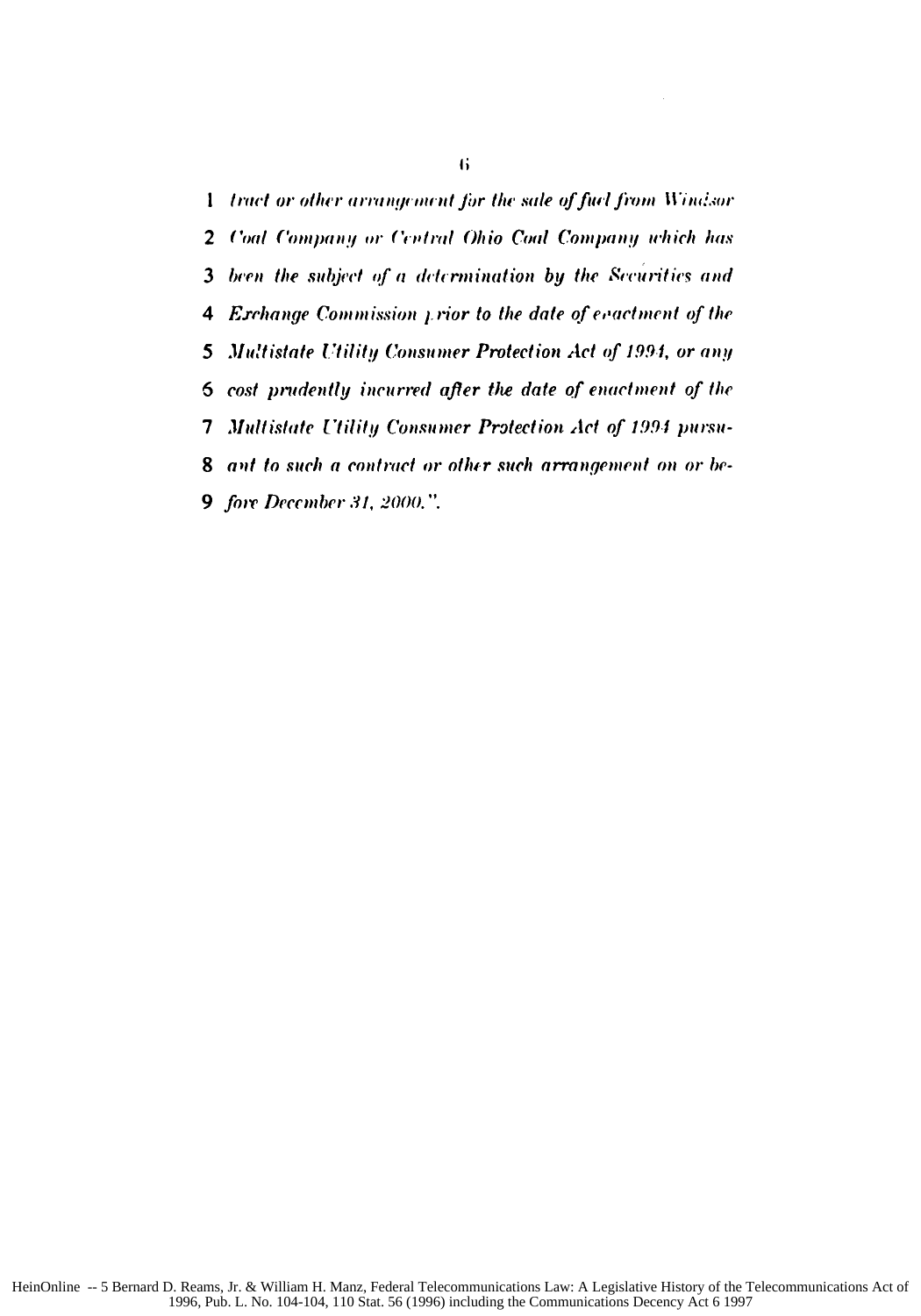Document No. **109**

 $\sim$   $\sim$